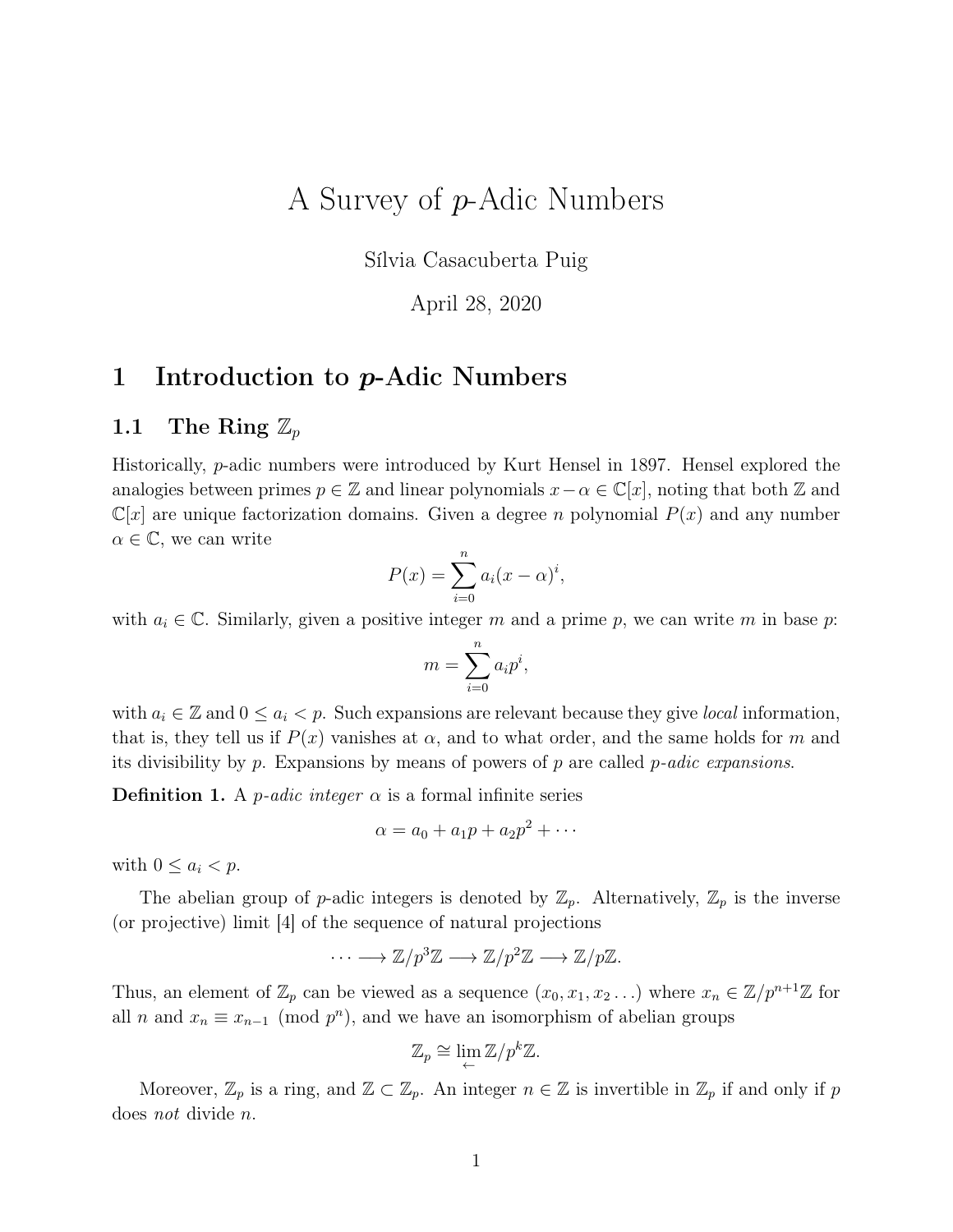#### 1.2 Hensel's Lemma

To solve equations in  $\mathbb{Z}_p$ , the most well-known method follows from Hensel's lemma [4], which is similar to Newton's method in spirit:

**Lemma 1** (Hensel). Let  $f(x) \in \mathbb{Z}[x]$  and  $n \in \mathbb{N}$ . Suppose that  $f(a) \equiv 0 \pmod{p^n}$  for some  $a \in \mathbb{Z}$ , but  $p \nmid f'(a)$ , where f' is the derivative of f. Then there exists a unique  $b \in \mathbb{Z}/p^{n+1}\mathbb{Z}$ such that  $f(b) \equiv 0 \pmod{p^{n+1}}$  and  $b \equiv a \pmod{p^n}$ .

In fact, Hensel's lemma is more general and extends to the completion of any field K with respect to a valuation, as we will discuss later.

#### 1.3 The Field  $\mathbb{Q}_p$

Once we have defined  $\mathbb{Z}_p$ , the definition of  $\mathbb{Q}_p$  follows naturally.

**Definition 2.** The field of p-adic numbers  $\mathbb{Q}_p$  is the field of fractions of  $\mathbb{Z}_p$ .

To build  $\mathbb{Q}_p$ , one adjoins an inverse of p to  $\mathbb{Z}_p$ . Therefore, we can view a p-adic number as an expansion

$$
a=b_np^n+b_{n+1}p^{n+1}+\cdots,
$$

where  $0 \leq b_i < p$ , but  $n \in \mathbb{Z}$  instead of N. Again, we have an inclusion of  $\mathbb{Q}$  into  $\mathbb{Q}_p$ .

#### 1.4 Hasse–Minkowski Theorem

After knowing how to solve equations in the p-adics, one might want to compare the roots of a polynomial in  $\mathbb Q$  with those in  $\mathbb Q_p$ . We know that if there exist roots in  $\mathbb Q$ , then there also exist roots in  $\mathbb{Q}_p$  for every p. Speaking again of global and local, this fact about  $\mathbb{Q}$  and  $\mathbb{Q}_p$ implies that a "global" root is also a "local" root for every  $p$ . What about the converse? The goal would be to patch together local roots in order to obtain a global root. For example, the following proposition is a case in which this procedure works [3]:

**Proposition 1.** A number  $x \in \mathbb{Q}$  is a square if and only if it is a square in  $\mathbb{Q}_p$  for every p.

This local-global concept is attributed to Hasse, who suggested the following principle [3]:

**Local-Global Principle:** If there is a global solution then there are (local) p-adic solutions for all p. In some cases the converse is also true.

For example, the Hasse–Minkowski Theorem presents a case in which the converse holds [3]:

**Theorem 1** (Hasse–Minkowski). Let  $f(x_1, \ldots, x_n) \in \mathbb{Q}[x_1, \ldots, x_n]$  be a quadratic form, i.e., a homogeneous polynomial of degree 2 in n variables. Then, the equation

$$
f(x_1,\ldots,x_n)=0
$$

has non-trivial solutions in  $\mathbb Q$  if and only if it has non-trivial solutions in  $\mathbb Q_p$  for each p.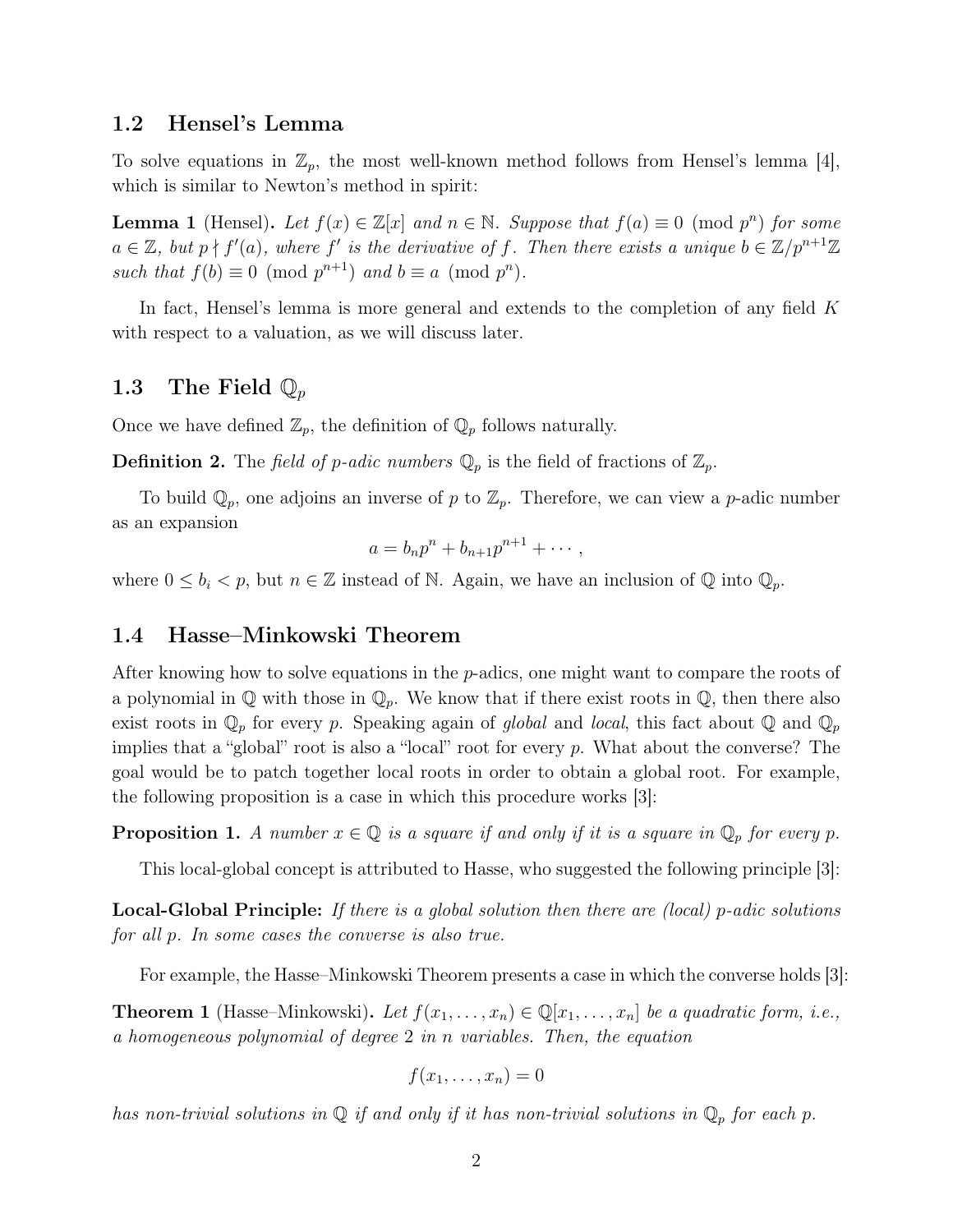### 2 p-Adic Valuation and Absolute Value

A very important concept in p-adics and which will allow a lot of machinery running is the definition of the p-adic valuation and absolute value. First we define the absolute value for an arbitrary field.

**Definition 3.** An *absolute value* on a field K is a function  $|\cdot|: K \to \mathbb{R}^+$  satisfying

- 1.  $|x| = 0$  if and only if  $x = 0$ ;
- 2.  $|xy| = |x||y|$  for all  $x, y \in K$ ;
- 3.  $|x + y| < |x| + |y|$  for all  $x, y \in K$ .

Moreover, we say that an absolute value on K is non-Archimedean if it satisfies the condition

$$
|x+y| \le \max\{|x|, |y|\}
$$

for all  $x, y \in K$ .

We now define the *p*-adic valuation on  $\mathbb{Z}$  and  $\mathbb{Q}$ :

**Definition 4.** Given a prime number  $p \in \mathbb{Z}$ , the *p-adic valuation* on  $\mathbb{Z}$  is the function

$$
v_p : \mathbb{Z} \setminus \{0\} \longrightarrow \mathbb{R}
$$

defined as follows: for each  $n \neq 0 \in \mathbb{Z}$ , let  $v_p(n)$  be the unique positive integer satisfying

$$
n = p^{v_p(n)} n'
$$

with  $p \nmid n'$ . We can extend  $v_p$  to  $\mathbb Q$  as follows: if  $x = a/b \in \mathbb Q^{\times}$ , then

$$
v_p(x) = v_p(a) - v_p(b).
$$

The following are fundamental properties of the  $p$ -adic valuation [1]:

**Lemma 2.** For all  $x, y \in \mathbb{Q}$ , we have:

- 1.  $v_p(xy) = v_p(x) + v_p(y);$
- 2.  $v_p(x + y) \ge \min\{v_p(x), v_p(y)\}.$

Note that the above definition of  $p$ -adic valuation is quite similar to the definition of absolute value of a field. This suggests the following essential definition in  $p$ -adic theory:

**Definition 5.** For any  $x \in \mathbb{Q}$ , define the *p*-adic absolute value of x by

$$
|x|_p = p^{-v_p(x)}
$$

if  $x \neq 0$ , and  $|0|_p = 0$ .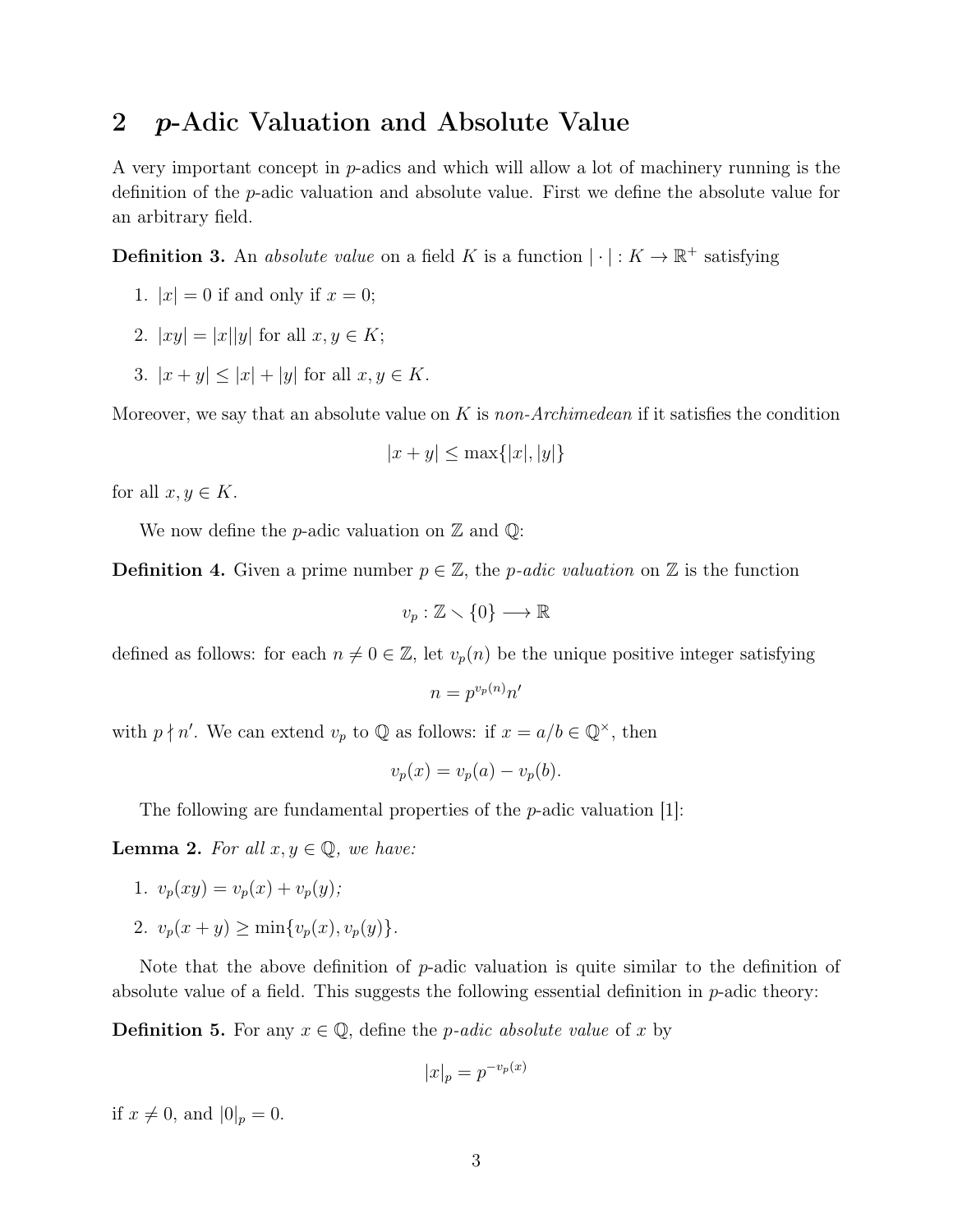Moreover, we have [3]:

**Proposition 2.** The function  $|\cdot|_p$  is a non-Archimedean absolute value on  $\mathbb{Q}$ .

In fact, we have this very nice theorem by Ostrowski [6] that characterizes all the possible absolute values in  $\mathbb Q$ . Two absolute values are defined to be *equivalent* if they give rise to the same open sets.

**Theorem 2** (Ostrowski). Let  $|\cdot|$  be a non-trivial absolute value on Q. Then:

- 1. If  $|\cdot|$  is Archimedean, then  $|\cdot|$  is equivalent to  $|\cdot|_{\infty}$  (that is, the standard absolute value in the reals).
- 2. If  $|\cdot|$  is non-Archimedean, then  $|\cdot|$  is equivalent to  $|\cdot|_p$  for exactly one prime p.

### 3 Cauchy Sequences and Completion of Q

In this section we describe a different way of defining  $\mathbb{Q}_p$  using analysis. We first recall the definition of a Cauchy sequence.

**Definition 6.** A sequence of elements  $x_n$  in a field K with an absolulte value is a *Cauchy* sequence if for every  $\epsilon > 0$  one can find a natural number M such that

$$
|x_n - x_m| < \epsilon
$$

whenever  $m, n \geq M$ .

With this concept, we can define the completion of a field:

**Definition 7.** A field K is called *complete* with respect to an absolute value if every Cauchy sequence of elements in  $K$  has a limit in  $K$ .

These two concepts allow us to define  $\mathbb{Q}_p$  in an alternative way [7]:

**Theorem 3.** The field of p-adic numbers  $\mathbb{Q}_p$  is a completion of  $\mathbb{Q}$  with respect to the p-adic metric induced by  $|\cdot|_p$ .

In other words, every Cauchy sequence converges in  $\mathbb{Q}_p$ , and  $\mathbb{Q}_p$  is universal among fields with this property containing  $\mathbb Q$  as a metric subspace with the p-adic metric.

There is a nice convergence criterion for series in  $\mathbb{Q}_p$ , which is clearly not true in  $\mathbb{R}$  (as the harmonic series would be a counterexample):

**Lemma 3.** An infinite series  $\sum a_n$  in  $\mathbb{Q}_p$  converges if and only if  $\lim_{n\to\infty} a_n = 0$ .

Now we can prove many of the fundamental properties of  $\mathbb{Q}_p$ , as in [7]: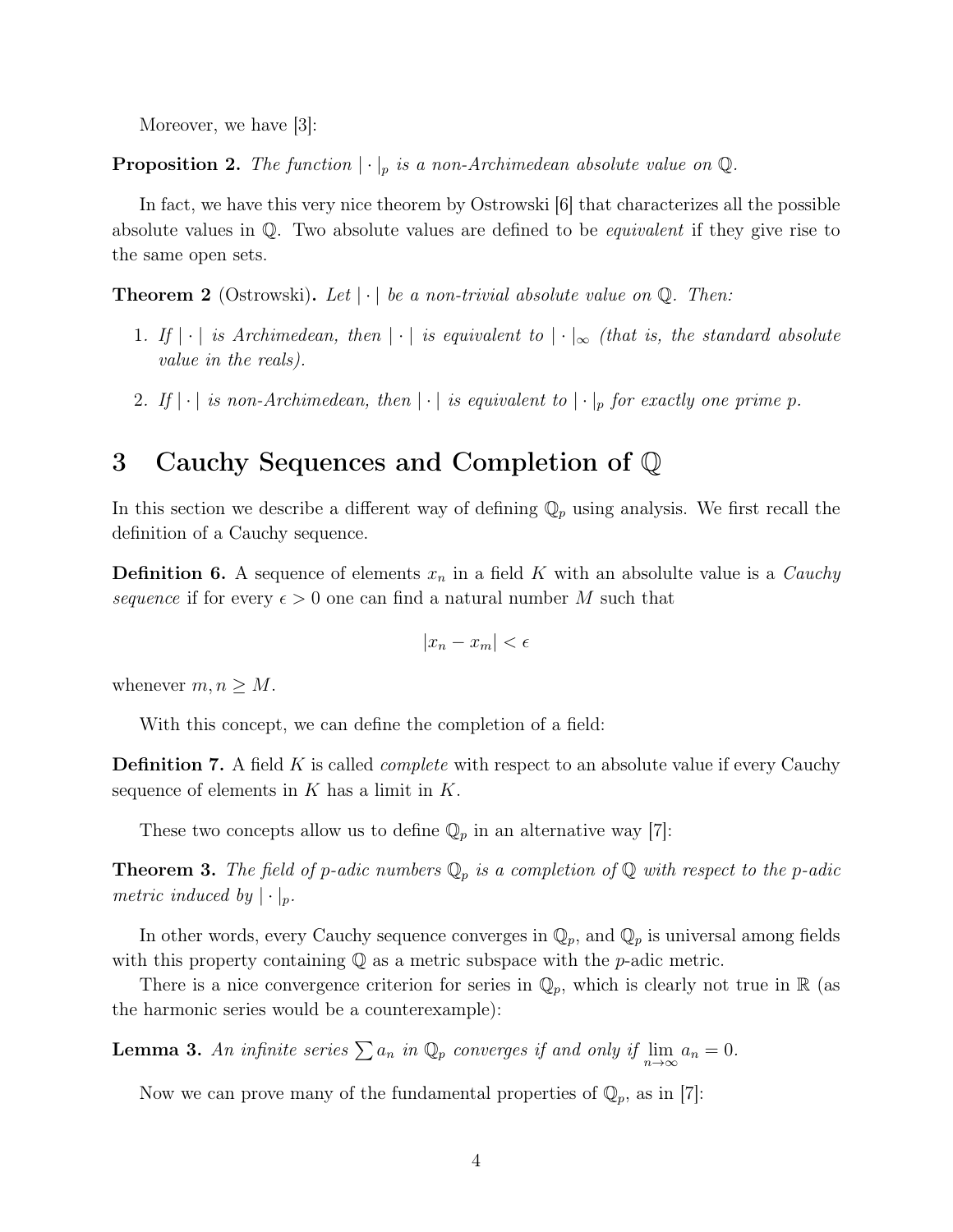**Proposition 3.** Let  $\mathbb{Q}_p$  be the field of p-adic numbers. Then:

- 1. The unit ball  $\{\alpha \in \mathbb{Q}_p : |\alpha|_p \leq 1\}$  is equal to  $\mathbb{Z}_p$ .
- 2. The p-adic units are  $\mathbb{Z}_p^{\times} = {\alpha \in \mathbb{Z}_p : |\alpha|_p = 1}.$
- 3. The only non-zero ideals of  $\mathbb{Z}_p$  are the principal ideals

$$
p^k \mathbb{Z}_p = \{ \alpha \in \mathbb{Q}_p : v_p(\alpha) \ge k \}.
$$

4. Z is dense in  $\mathbb{Z}_p$ , and  $\mathbb{Q}$  is dense in  $\mathbb{Q}_p$ .

## 4 Algebraic Extensions of  $\mathbb{Q}_p$

While the completion  $\mathbb R$  of  $\mathbb Q$  with respect to the ordinary absolute value has only one non-trivial algebraic extension, namely  $\mathbb{C}$ , this is not true for  $\mathbb{Q}_p$ , which has finite field extensions of arbitrarily large degrees. We can prove some properties shared by these finite field extensions [3]:

**Theorem 4.** Let K be a finite field extension of  $\mathbb{Q}_p$ . Then  $|\cdot|_p$  can be continued in exactly one way to  $K$ , and  $K$  is complete with respect to this continuation. Denoting this continuation also by  $|\cdot|_p$ , we have that

$$
|\alpha|_p = |N_{K/\mathbb{Q}_p(\alpha)}|_p^{1/[K:\mathbb{Q}_p]},
$$

with our usual definition of the norm N.

To prove the above theorem, one would first note that if there exists an absolute value  $|\cdot|$  on K extending the absolute value on  $\mathbb{Q}_p$ , then it is complete with respect to  $|\cdot|$ . It then follows that  $|\cdot|$  is indeed unique, and from this fact we would show that  $|\cdot|$  does exist by providing a construction. The norm  $N$  plays an essential role in the construction, since if  $|\cdot|$  is an absolute value on K then the function  $x \to |\sigma(x)|$  is also an absolute value on K, where  $\sigma \in \text{Aut}(K/F)$ . The norm emerges from the product of all the  $\sigma(x)$ , as we saw in Chapter 2 of Marcus' book. See Chapter 5 in [3] for a more detailed discussion of the completion of K.

Moreover, given a finite field extension K of  $\mathbb{Q}_p$ , one can define the ring of p-adic integers of  $K$  as

$$
\mathcal{O}_{p,K} := \{ \alpha \in K : |\alpha|_p \le 1 \}.
$$

From here, we start seeing many similarities with our course, and we can define in a similar way as in Chapter 4 of Marcus' book the residue class field of  $K$ , the ramification index e, and the residue class degree f. In order to define the residue class field of  $K$ , we first define a maximal ideal  $m_{p,K}$  of  $\mathcal{O}_{p,K}$ , given by

$$
m_{p,K} := \{ \alpha \in K : |\alpha|_p < 1 \}.
$$